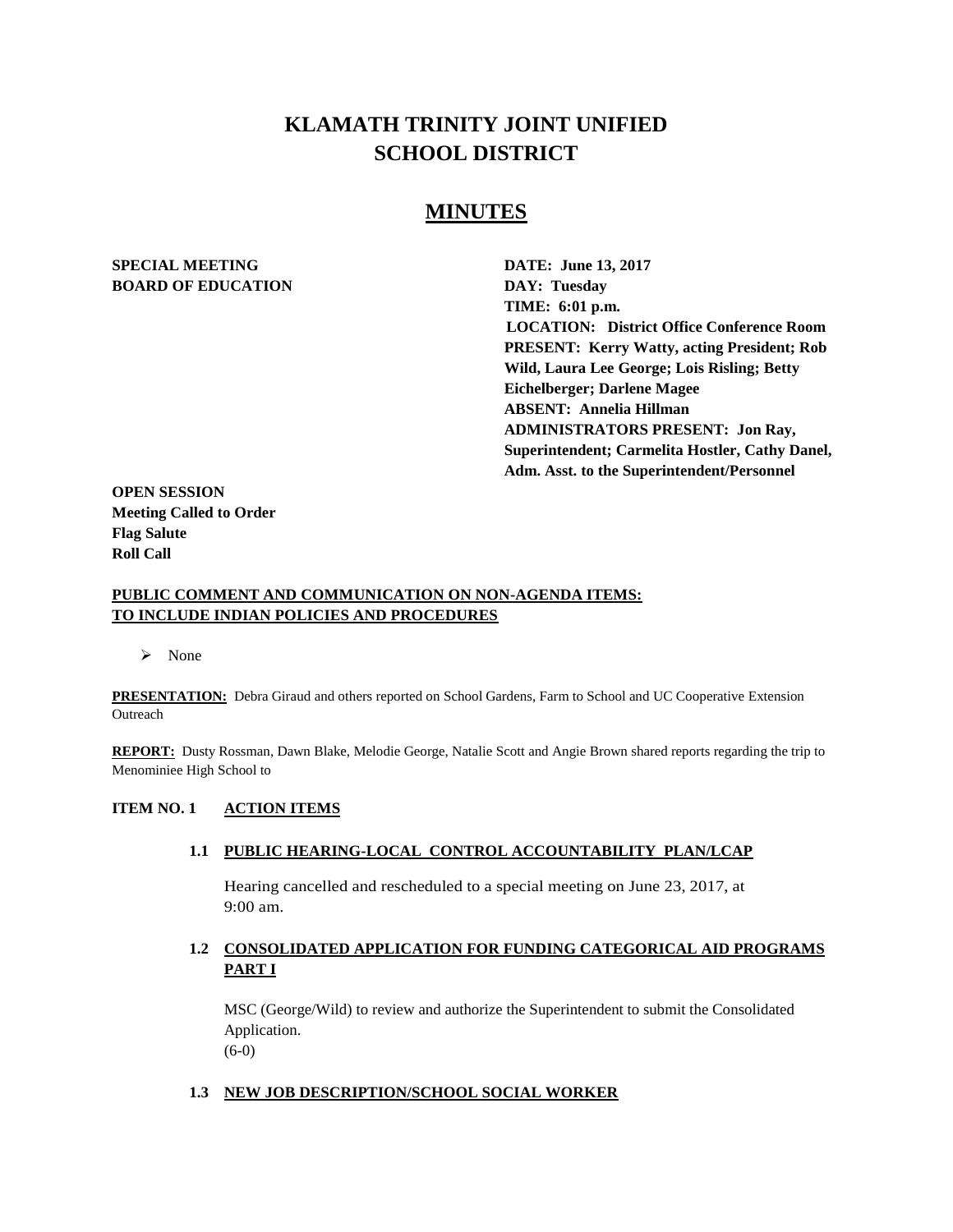MSC (Wild/George) to approve the new School Social Worker job description after making changes to the job description that include changing work environment to school environment, list knowledge of Trauma Informed Care preferred under skills and abilities, include experience working with American Indian Children, low income families, and remove examples of from duties and responsibilities.

(6-0)

# **1.4 NEW JOB DESCRIPTION/ADMINISTRATIVE ASSISTANT TO THE SUPERINTENDENT/PUBLIC INFORMATION OFFICER**

MSC (George/Eichelberger) to approve the new Assistant to the Superintendent/Public Information Officer job description. (6-0)

# **1.5 NEW JOB DESCRIPTION/ASSISTANT SUPERINTENDENT: PERSONNEL AND BUSINESS**

MSC (Wild/Eichelberger) to table to the next meeting to get more information. (6-0)

# **1.6 CALIFORNIA SAFETY COMPANY CHANGE ORDERS FOR HOOPA ELEMENTARY SCHOOL AND HOOPA VALLEY HIGH SCHOOL-PHASE II**

MSC (Risling/Eichelberger) to approve the quotes of \$4,154.64 for an additional camera, monitor and misc at each site: Hoopa Elementary School \$2,072.82 Hoopa High School \$2,072.82

# **1.7 RALPH HAGEDORN (DSA INSPECTION) PROPOSAL – PHASE III , WEITCHPEC ELEMENTARY SCHOOL**

MSC (Wild/George) to approve the proposal of \$650 per visit not to exceed \$20,000.00, for DSA Inspection Standards. (6-0)

# **1.8 LACO & ASSOCIATES ESTIMATE FOR TESTING AND SPECIAL INSPECTION-WEITCHPEC ELEMENTARY SCHOOL-PHASE III**

MSC (Risling/Wild) to approve the estimate for scope and preliminary fees not to exceed \$13,645.00.

(6-0)

(6-0)

# **1.9 WIKE RESTORATION INVOICE FOR HOOPA VALLEY HIGH SCHOOL PORTABLES-PHASE III**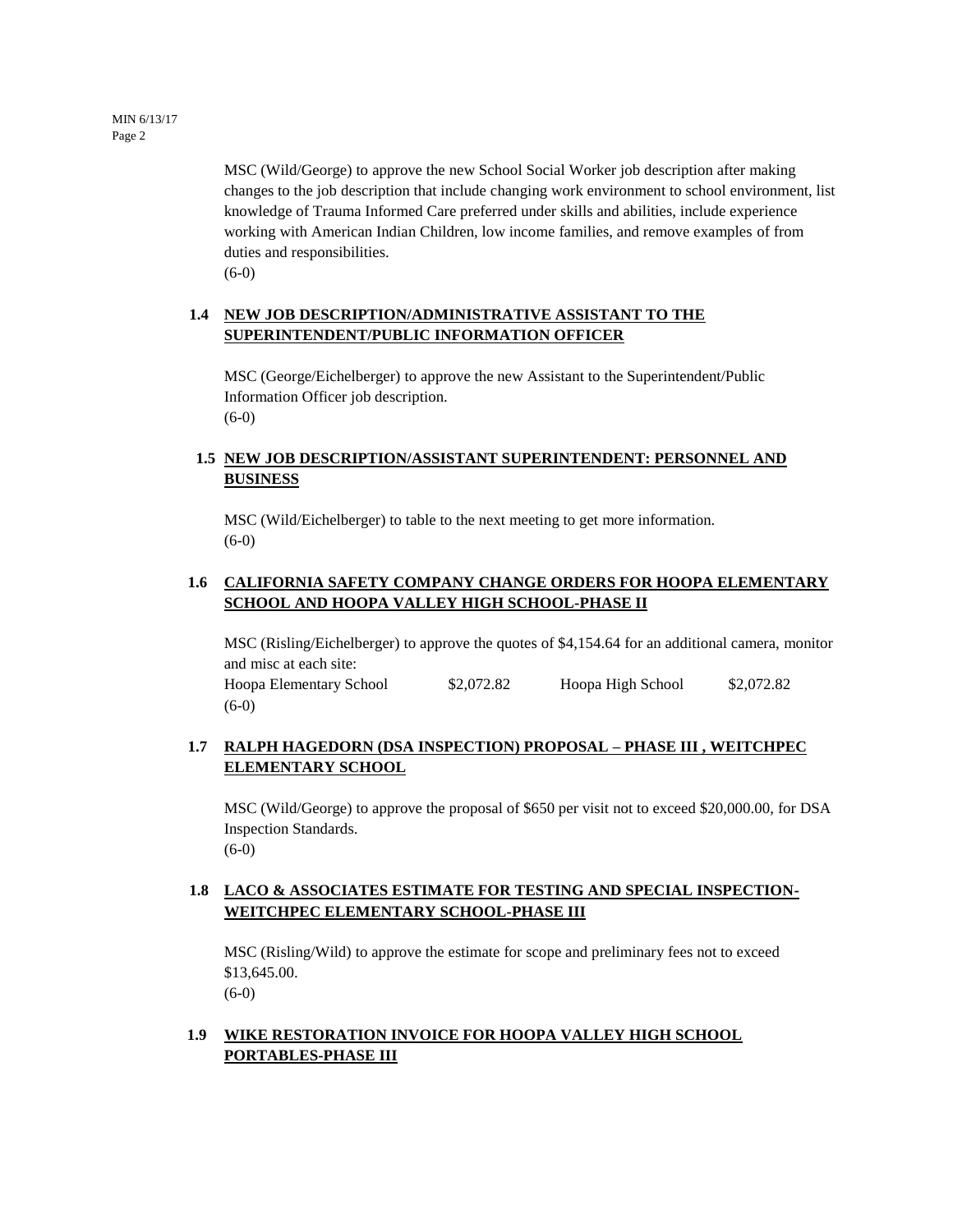MSC (Risling/Wild) to approve the estimate of \$92,895.25 for the removal of mold in the portable buildings. (6-0)

# **1.10 WIKE RESTORATION INVOICE FOR ORLEANS ELEMENTARY SCHOOL PORTABLES-PHASE III**

MSC( Wild/Eichelberger) to approve the estimate of \$46,447.62 for the removal of mold in the portable buildings. (6-0)

# **1.11 WORLD TELECOM & SURVEILLANCE INC-HOOPA VALLEY ELEMENTARY SCHOOL-INCREMENT II PHASE II CHANGE ORDER**

MSC (Risling/George) to approve the change order of \$2,722.34 for AiPhone Intercom.  $(6-0)$ 

# **1.12 ASBESTOS SCIENCE TECHNOLOGIES, INC. INVOICE FOR TRINITY VALLEY ELEMENTARY SCHOOL-PHASE II, INCREMENT II**

MSC (Wild/Eichelberger) to approve the invoice of \$5,450.00 for asbestos clearance sampling in the electrical room.  $(6-0)$ 

# **1.13 SCHOOL SITE PLAN-HOOPA VALLEY HIGH SCHOOL**

MSC (Wild/Magee) to table to the June  $27<sup>th</sup>$  meeting after changes have been made. (6-0)

#### **1.14 SCHOOL SITE PLAN-JACK NORTON ELEMENTARY SCHOOL**

MSC (Risling/George) to table to the next meeting. (6-0)

#### **1.15 SCHOOL SITE PLAN-ORLEANS ELEMENTARY SCHOOL**

MSC (Risling/George) to table to the next meeting.  $(6-0)$ 

# **1.16 ADMINISTRATIVE REGULATION POLICY 5141.52 CHANGE PROPOSAL/SUICIDE PREVENTION**

Presented for first reading. No action required.

#### **1.17 OUT OF STATE TRAVEL REQUEST**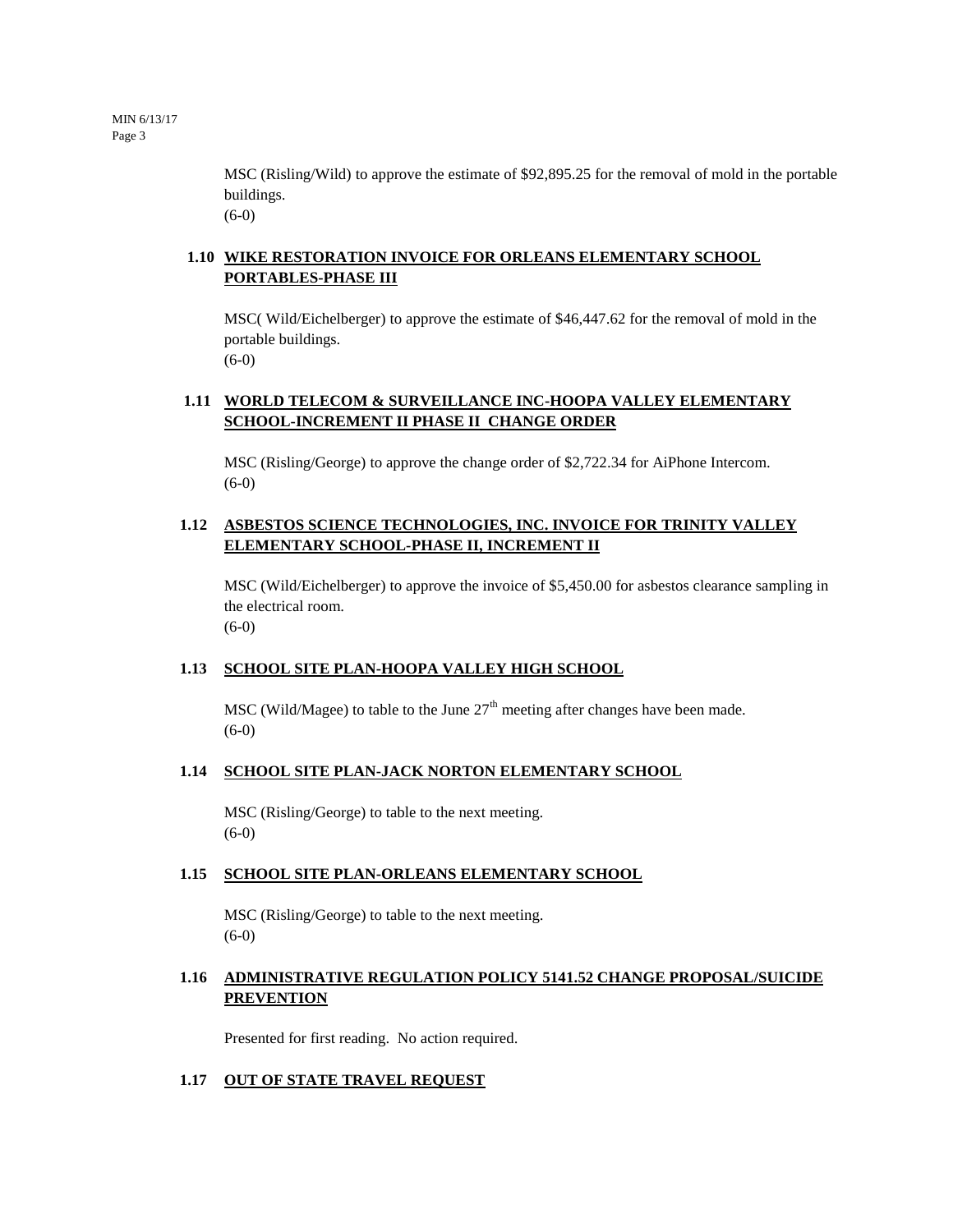MSC (George/Risling) to approve the travel request for Harold Jones to attend a mechanics class sponsored by the Thomas Built Institute in Reno, NV on July 11-13, 2017. (6-0)

# **1.18 ARK DESIGN CONSTRUCTION & ROOFING INVOICE-HOOPA VALLEY HIGH SCHOOL PORTABLES**

MSC (Risling/Watty) to approve the invoice of \$7,795.00 for temporary roofing of the portable buildings that were leaking**.**  (6**-**0)

# **1.19 ARK DESIGN CONSTRUCTION & ROOFING INVOICE-ORLEANS ELEMENTARY SCHOOL PORTABLES-PHASE III**

MSC (George/Wild) to approve the invoice of \$2,651.00 for temporary roofing of the portable buildings that were leaking**.**  (6**-**0)

#### **1.20 ARK DESIGN CONSTRUCTION & ROOFING INVOICE-HOOPA ELEMENTARY SCHOOL PORTABLE**

MSC (George/Risling) to approve the invoice of \$19,254.00 out of maintenance funds to re-roof portable #32 at Hoopa Elementary School. (6-0)

# **1.21 OUT OF STATE TRAVEL REQUEST**

MSC (Magee/Watty) to approve the travel request for Peter Cole to attend the School-Connect Institute in Reno, NV on July 26-28. (6-0)

# **1.22 CALIFORNIA GEOLOGICAL SURVEY WORK ORDERS FOR HOOPA VALLEY HIGH SCHOOL-PHASE III, JACK NORTON ELEMENTARY-PHASE II, AND TRINITY VALLEY ELEMENTARY-PHASE III**

MSC (Risling/Magee) to approve the work orders in the amount of \$10,800.00 to conduct an independent assessment of the District provided geological hazard reports associated with the proposed construction projects.

| and the property of the contract and the contract of the contract of the contract of the contract of the contract of |            |           |
|----------------------------------------------------------------------------------------------------------------------|------------|-----------|
| Hoopa Valley High School                                                                                             | \$3,600.00 | Phase III |
| <b>Jack Norton Elementary</b>                                                                                        | \$3,600.00 | Phase II  |
| <b>Trinity Valley Elementary</b>                                                                                     | \$3,600.00 | Phase III |
| $(6-0)$                                                                                                              |            |           |

#### **PUBLIC COMMENT ON CLOSED SESSION ITEMS**

**ITEM NO. 21 CLOSED SESSION**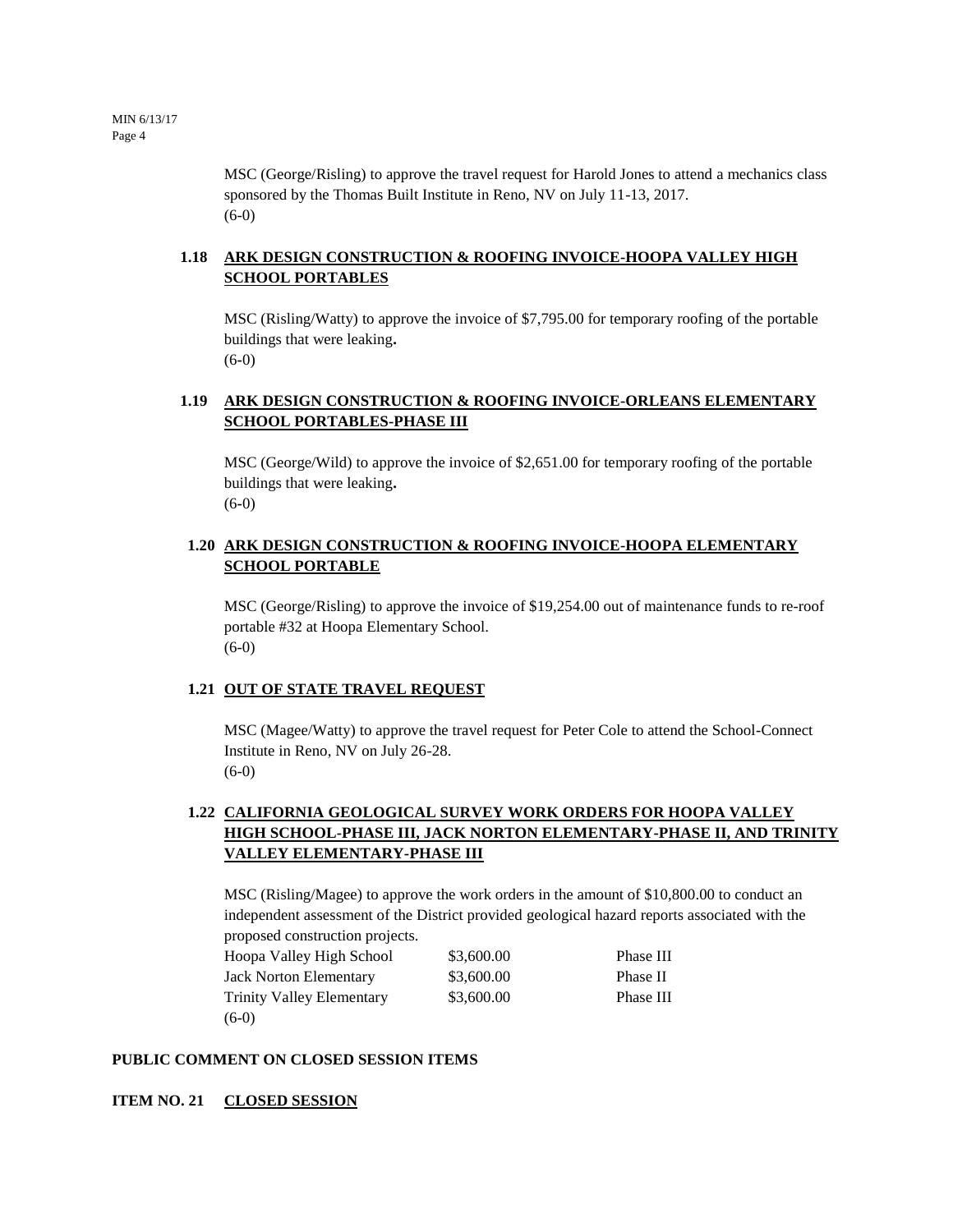MIN 6/13/17 Page 5

#### **EMPLOYMENT OF PUBLIC EMPLOYEES: Government Code Section 54957**

- $\triangleright$  To approve the transfer for Tanee Kane to the Attendance Clerk position at Hoopa Valley High School
- $\triangleright$  To approve the transfer for John Pinto to 4<sup>th</sup> Grade Teacher at Hoopa Elementary School
- $\triangleright$  To approve the hire of Jeffrey Landry to Principal at Orleans, Jack Norton & Weitchpec Schools
- $\triangleright$  To approve the transfer for Jason Henderson to Principal at Trinity Valley Elementary School
- $\triangleright$  To approve the transfer of Mathew Bigham to Assistant High School Principal at Hoopa Valley High School
- To hire Tonea Yazzie as a Custodian I at various Hoopa sites
- To approve the transfer for Taihvoochi Colegrove to Warehouse/Supply Worker
- $\triangleright$  To approve the transfer for Harold Jones to Bus Driver/Mechanic II at the Transportation Department
- To hire Donna Wickerd as the ESY Teacher/Administrator
- To hire Bonnie Olan as a ESY Instructor Advisor/Special Needs Aide
- To hire Linda Wildman and Destinie Rose-Rodriguez as ESY Instructor Advisor/Severely Handicapped Aides
- $\triangleright$  To hire Denise George as ESY Food Specialist II

#### **STIPENDS**

To hire Joseph Marshall as the Varsity Boys Basketball Coach at Hoopa Valley High School

#### *All hires were approved by one motion (6-0)*

**GOVERNMENT CODE SECTION 54957**: Public Employee discipline, dismissal, release, non-reelection, acceptance of the resignation of, or other action which otherwise affects the employment status of a public employee.

GOVERNMENT CODE SECTION 54956.9 Conference with Legal Counsel – Anticipated Litigation: Under Government Code sections 54956.9(d)(2), the Klamath Trinity Joint Unified Board of Trustees hereby provides public notice that it may meet in Closed Session to decide whether there is significant exposure to litigation, and to consider and act in connection with matters for which there is a significant exposure to litigation. Under Government Code sections 54956.9, the Klamath Trinity Joint Unified Board of Trustees hereby provides public notice that it may meet in Closed Session to decide to initiate litigation and to consider and act in connection with litigation it has decided to initiate Conference with Legal Counsel – Anticipated Litigation: Significant exposure to Litigation.

GOVERNMENT CODE SECTIONS 6549.1(d) AND 54957.6 CONFERENCE WITH LABOR NEGOTIATOR Agency Negotiator: Jon Ray, Superintendent, Employee Organizations: Klamath Trinity Teachers Association (KTTA); California School Employees Association, Chapter 347 (CSEA); Unrepresented Employees.

#### *RETURN TO OPEN SESSION*

# **ACTIONS RESULTING FROM CLOSED SESSION**

**ITEM NO. 3** MSC (Risling/Magee) to adjourn at 10:29 a.m.